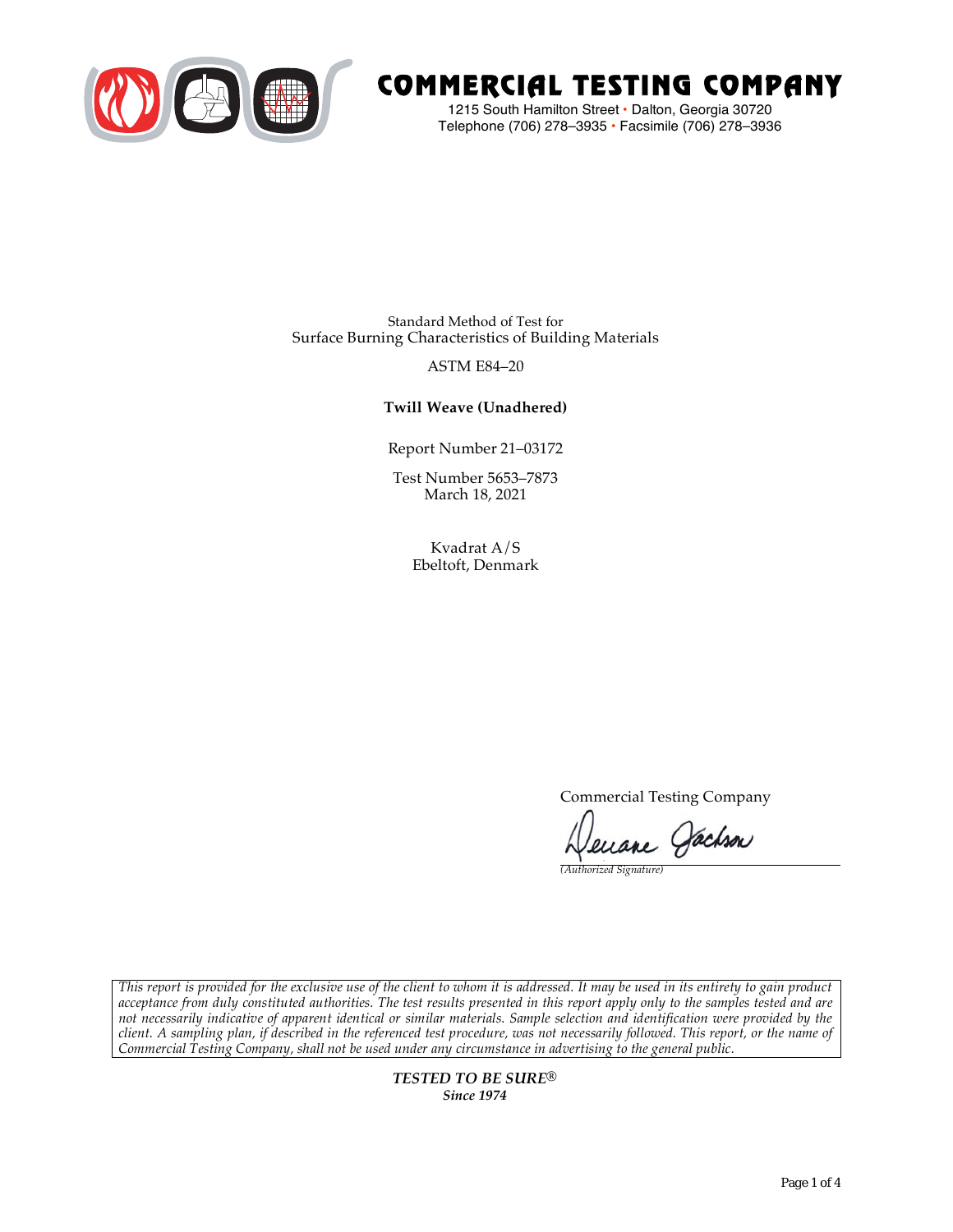#### **INTRODUCTION**

This report is a presentation of results of a surface flammability test on a material submitted by Kvadrat A/S, Ebeltoft, Denmark.

The test was conducted in accordance with the ASTM International fire-test-response standard E84–20, *Surface Burning Characteristics of Building Materials*, sometimes referred to as the Steiner tunnel test. ASTM E84 is an American National Standard (ANSI) and has been approved for use by agencies of the Department of Defense. The ASTM E84 test method is the technical equivalent of UL No. 723. The test is applicable to exposed interior surfaces such as walls and ceilings. The test is conducted with the specimen in the ceiling position with the surface to be evaluated face down toward the ignition source. Thus, specimens shall either be self-supporting by its own structural quality, held in place by added supports along the test surface, or secured from the back side.

This standard is used to measure and describe the response of materials, products, or assemblies to heat and flame under controlled conditions, but does not by itself incorporate all factors required for firehazard or fire-risk assessment of the materials, products, or assemblies under actual fire conditions.

#### **PURPOSE**

The purpose of the test is to provide only the comparative measurements of surface flame spread and smoke development of materials with that of select grade red oak and fiber–reinforced cement board, Grade II, under specific fire exposure conditions with the smoke area of heptane used to establish the smoke-developed index. The test exposes a nominal 24-foot long by 20-inch wide test specimen to a controlled air flow and flaming fire adjusted to spread the flame along the entire length of a red oak specimen in  $5\frac{1}{2}$  minutes. During the 10-minute test duration, flame spread over the specimen surface are measured and recorded. Test results are calculated relative to red oak, which has an arbitrary rating of 100, and fiber–reinforced cement board, Grade II, which has a rating of 0. The 100 smoke-developed index is calculated using the smoke area of heptane.

The test results are expressed as Flame Spread Index and Smoke-Developed Index. The Flame Spread Index is defined in ASTM E176 as "a number or classification indicating a comparative measure derived from observations made during the progress of the boundary of a zone of flame under defined test conditions." The Smoke-Developed Index, a term specific to ASTM E84, is defined as "a number or classification indicating a comparative measure derived from smoke obscuration data collected during the test for surface burning characteristics." There is not necessarily a relationship between the two measurements.

The method does not provide for measurement of heat transmission through the surface tested, the effect of aggravated flame spread behavior of an assembly resulting from the proximity of combustible walls and ceilings, or classifying a material as noncombustible solely by means of a Flame Spread Index.

The zero reference and other parameters critical to furnace operation are verified on the day of the test by conducting a 10–minute test using 1/4–inch fiber–reinforced cement board, Grade II. Periodic tests using NOFMA certified 23/32–inch select grade red oak flooring provide data for the 100 flame spread reference with heptane providing data for calculating the 100 smoke-developed index. These procedures are more fully described in Section 7of the E84 Standard.

#### **TEST SAMPLE**

The test sample, selected by the client, was identified as **Twill Weave (Unadhered)**, a 90% new wool, worsted, 10% nylon textile. The material was conditioned to equilibrium in an atmosphere with the temperature maintained at 71  $\pm$  2°F and the relative humidity at 50  $\pm$  5 percent. For testing, two lengths of the material, each measuring 2 feet wide by 12 feet in length, were free laid over a 2-inch hexagonal wire mesh supported by 1/4-inch diameter steel rods spanning the ledges of the tunnel furnace at 24-inch intervals. This method of support is described in Annex A4 of the E84 standard, Section A4.3.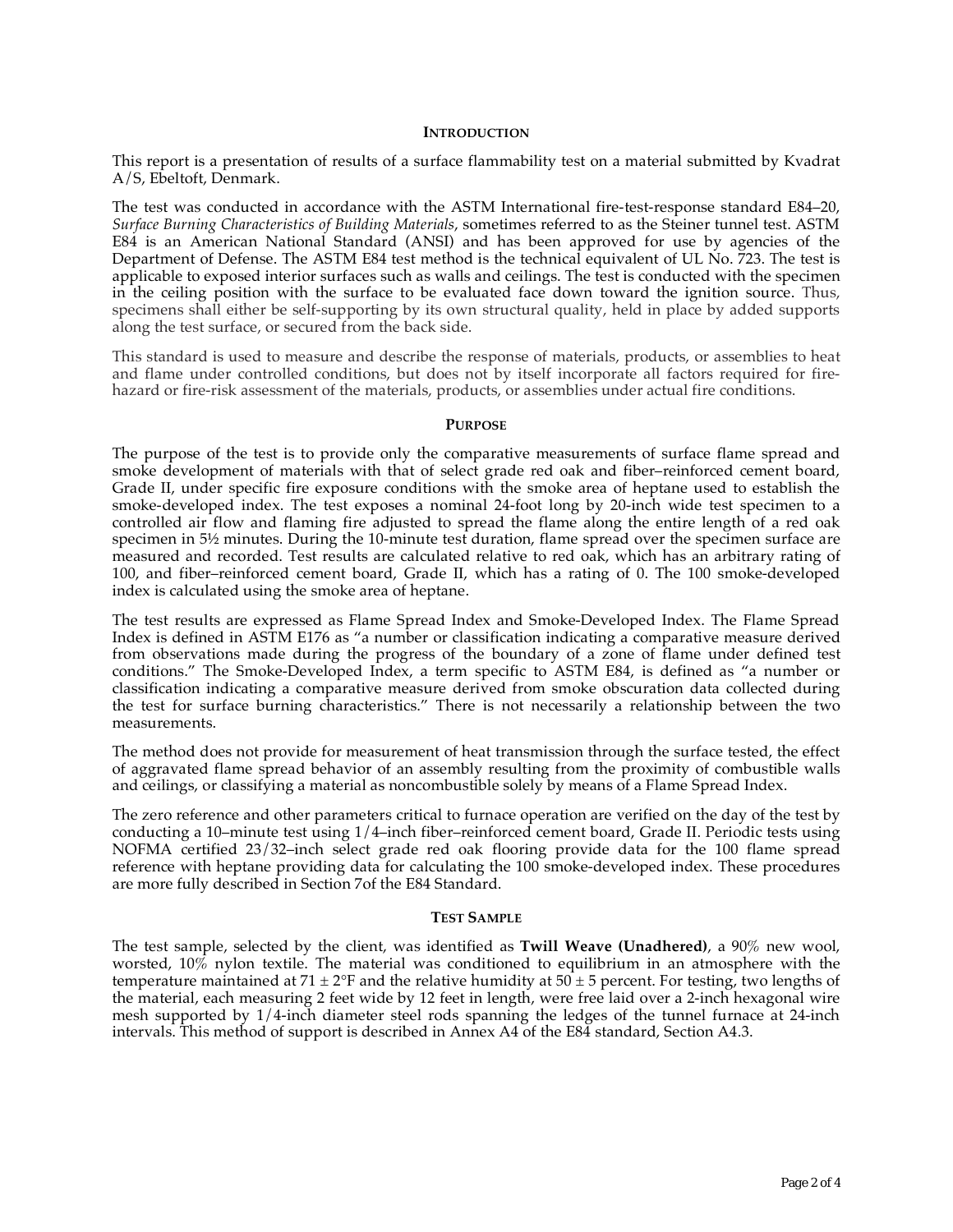#### **TEST RESULTS**

The test results, calculated on the basis of observed flame propagation and the integrated area under the recorded smoke density curve, are presented below. The Flame Spread Index obtained in E84 is rounded to the nearest number divisible by five. Smoke-Developed Indices are rounded to the nearest number divisible by five unless the Index is greater than 200. In that case, the Smoke-Developed Index is rounded to the nearest 50 points. The rounding procedures are more fully described in Sections 9.1, 9.2, and X3 of the E84 Standard. The flame spread and smoke development data are presented graphically at the end of this report.

| <b>Test Specimen</b>                    | Flame Spread Index | <b>Smoke-Developed Index</b> |
|-----------------------------------------|--------------------|------------------------------|
| Fiber-Reinforced Cement Board, Grade II |                    |                              |
| Red Oak Flooring                        | 100                |                              |
| Heptane, (HPLC) Grade                   |                    | 100                          |
| Twill Weave (Unadhered)                 | 20                 |                              |

#### **OBSERVATIONS**

Specimen ignition over the burners occurred at 0.38 minute. Surface flame spread was observed to a maximum distance of 4.46 feet beyond the zero point at 1.05 minutes. The maximum temperature recorded during the test was 525°F. For information purposes, the actual (unrounded) Flame Spread and Smoke-Developed Indices were 21.6 and 79.7 respectively.

#### **CLASSIFICATION**

The Flame Spread Index and Smoke-Developed Index values obtained by ASTM E84 tests are frequently used by code officials and regulatory agencies in the acceptance of interior finish materials for various applications. The most widely accepted classification system is described in the National Fire Protection Association publication NFPA 101 *Life Safety Code*, where:

| Class A $0-25$ Flame Spread Index     | $0 - 450$ Smoke-Developed Index |
|---------------------------------------|---------------------------------|
| Class B $26 - 75$ Flame Spread Index  | $0 - 450$ Smoke-Developed Index |
| Class C $76 - 200$ Flame Spread Index | $0 - 450$ Smoke-Developed Index |

Class A, B, and C correspond to Type I, II, and III respectively in other codes. They do not preclude a material being otherwise classified by the authority of jurisdiction.